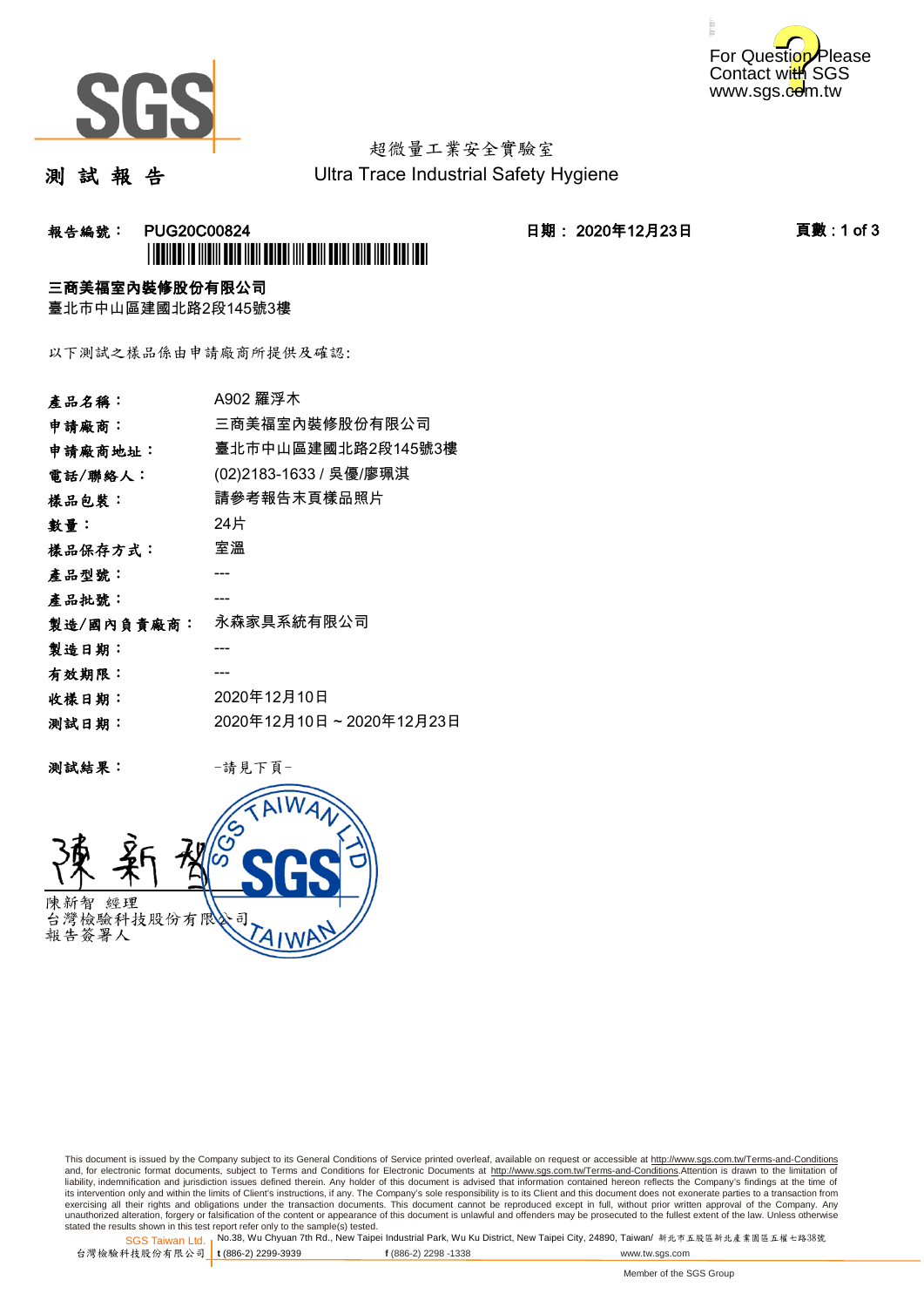

## 超微量工業安全實驗室

測 試 報 告

Ultra Trace Industrial Safety Hygiene

### 報告編號: PUG20C00824 日期: 2020年12月23日 頁數 : 2 of 3 \*PUG20C00824\*

#### 三商美福室內裝修股份有限公司

臺北市中山區建國北路2段145號3樓

測試結果:

| 测試項目      | CAS NO.   | 測試方法                                                                  | 測試<br>結果 | 定量/偵測<br>極限 | 單位   |
|-----------|-----------|-----------------------------------------------------------------------|----------|-------------|------|
| 甲醛釋出量     |           | ---                                                                   |          | ---         |      |
| 甲醛釋出量-平均值 | $50-00-0$ | 本測試參考國家標準106.11.29公布建議檢驗<br>方法-CNS2215粒片板中甲醛釋出量,以分光<br>光度計(UV/VIS)檢測。 | 0.492    | 0.0290      | mg/L |
| 甲醛釋出量-最大值 | $50-00-0$ |                                                                       | 0.500    | 0.0290      | mg/L |

備註:

1.測試報告僅就委託者之委託事項提供測試結果,不對產品合法性做判斷。

2.本測試報告之所有檢驗內容,均依委託事項執行檢驗,如有不實,願意承擔完全責任。

3. 本報告不得分離,分離使用無效。

4.若該測試項目屬於定量分析則以「定量極限」表示;若該測試項目屬於定性分析則以「偵測極限」表示。

5.低於定量極限/偵測極限之測定值以「N.D.」或「 陰性」表示。微生物測試低於定量極限以「<定量極限值」表示。

6.甲醛釋出量:

| 記號  | 甲醛釋出量平均值丨 | 甲醛釋出量最大值 |  |  |
|-----|-----------|----------|--|--|
|     | $0.3$ 以下  | $0.4$ 以下 |  |  |
| ه ۲ | $0.5$ 以下  | $0.7$ 以下 |  |  |
| م.  | 1.5以下     | 2.1以下    |  |  |

- END -

This document is issued by the Company subject to its General Conditions of Service printed overleaf, available on request or accessible at http://www.sgs.com.tw/Terms-and-Conditions and, for electronic format documents, subject to Terms and Conditions for Electronic Documents at http://www.sgs.com.tw/Terms-and-Conditions.Attention is drawn to the limitation of liability, indemnification and jurisdiction issues defined therein. Any holder of this document is advised that information contained hereon reflects the Company's findings at the time of<br>its intervention only and within t exercising all their rights and obligations under the transaction documents. This document cannot be reproduced except in full, without prior written approval of the Company. Any<br>unauthorized alteration, forgery or falsifi

SGS Taiwan Ltd. 1 stated the results shown in this test report refer only to the sample(s) tested.<br>Stated the results shown in this test report refer only to the sample(s) tested.

台灣檢驗科技股份有限公司

**t** (886-2) 2299-3939 **f** (886-2) 2298 -1338 www.tw.sgs.com